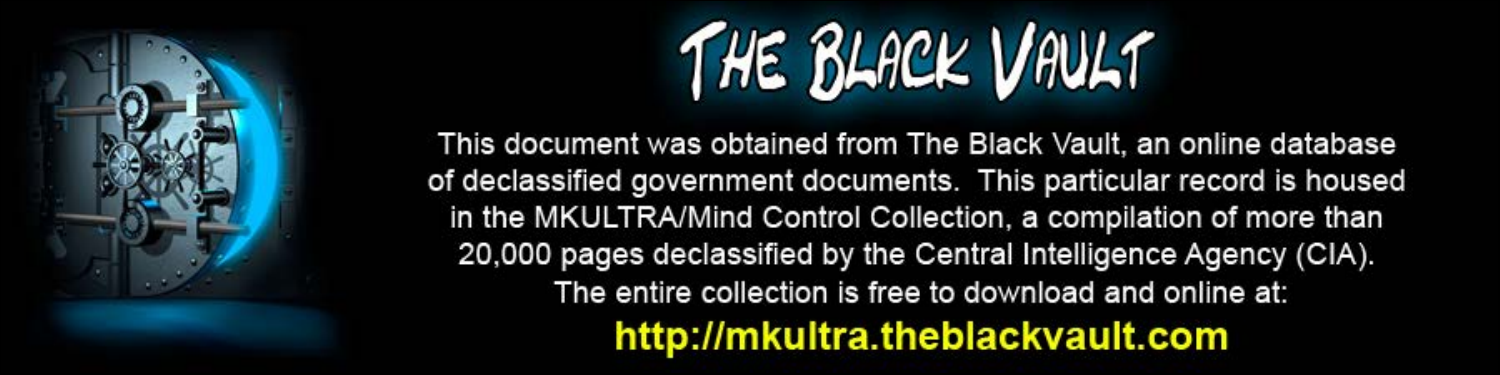

 $A/B, 3, 2/111$ 

To: Files

Subject: SI and H Experimentation (26 September 1951)

On 26 September 1951 and the writer conducted SI and H experiments using the state ras subjects. absent from Washington)

Based on previous work with both a and the writer felt that every effort should be made to determine whether or not these subjects were in fact being induced into an SI state or were, from time to time, "play acting". With this in mind, it was decided to conduct a series of tests primarily to determine whether or not state or, if not, specifically to what depth of hypnotic control had been obtained in each of their cases.

The first test consisted of a very slow methodical routine relaxing technique in which every effort was made by the writer to place both subjects in as deep a trance state as possible. This test was continued for about 15 minutes. Then the subjects, before awakening. were given the post hypnotic suggestion that if either for the writer touched the knot of their tie, they would immediately, after awakening, return into a deep trance state. Both subjects apparently attained, in this test, a deep sleep state appearing very relaxed as far as body posture and facial expression were concerned. They were awakened by the standard 12345 method and shortly thereafter in a general conversation, the writer tested the post hypnotic by touching the knot of his tie. Both subjects responded to this suggestion and immediately dropped into a deep sleep state. They were awakened from this and a brief, general discussion followed.

The next experiment attempted was by the who again placed both subjects in apparently a deep sleep state. After some simple conversation while in a sleep state, both subjects were told to open their eyes and maintain a normal appearance and carry out certain walking and other type movements in the Operations Room. Roth subjects followed these instructions perfectly. Thereafter, returned them into a sleep state. At this point and before awakening, the subjects, we have them the post hypnotic that they would be unable to move one of their feet which would be stuck to the floor where they were then sitting. then awakened both subjects by the short 123 method and the post hypnotic was tried. However, the post hypnotic failed to work for

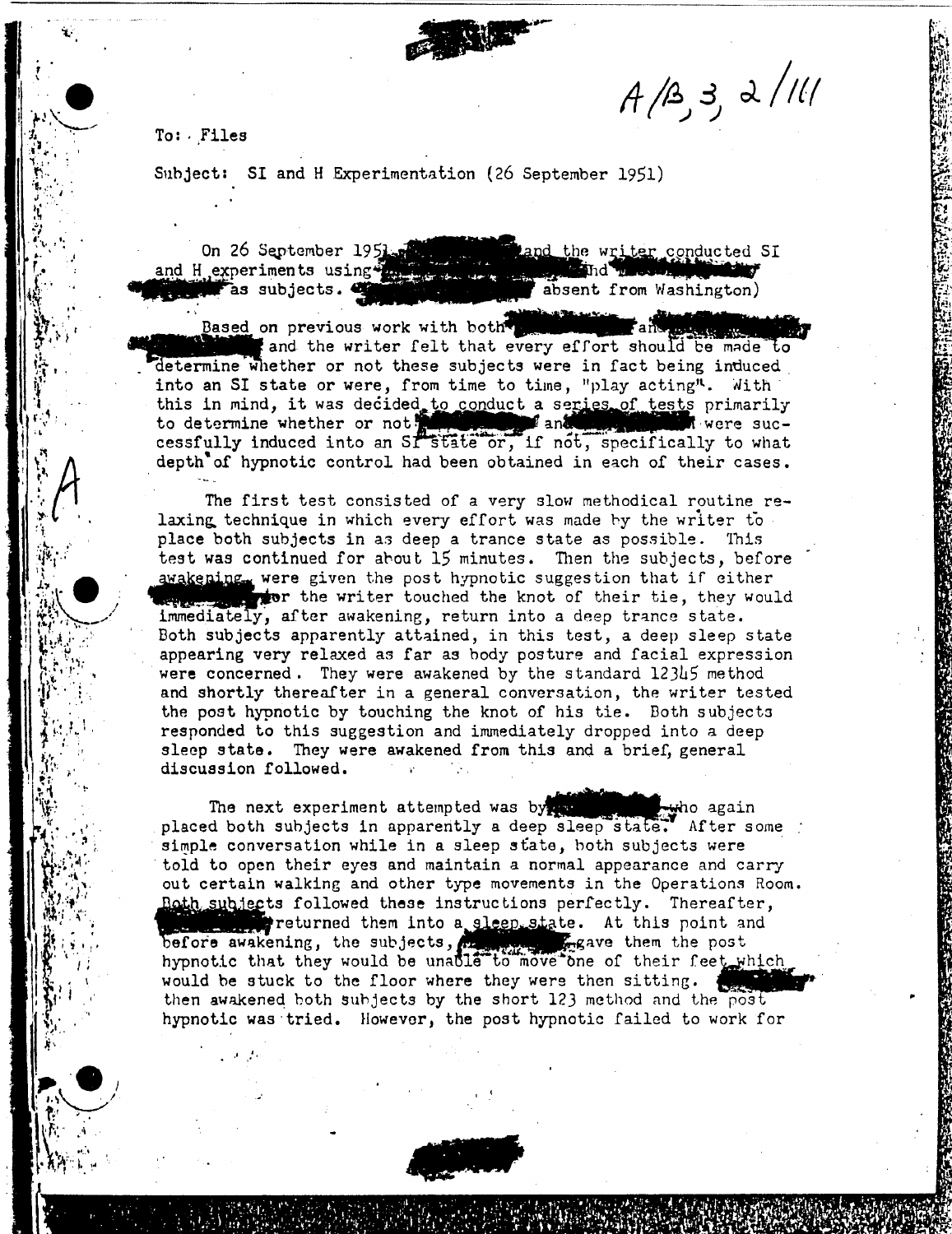

although, in the opinion of Mr. Tand Mr and the writer, **And N Evere in a deep** sleep state when the post hypnotic suggestion was made. This phenomenon cannot be explained at this time.

Since the above tests had failed to determine conclusively **Tage of the Contract of the Contract of the Contract of the Contract of the Contract of the Contract of the Co** whether or net thad properly reached a very deep trance state, freturned both subjects to a sleep state by using the previous post hypnotic of touching the knot of his tie. In each case, both subjects complied immediately. Thereafter, the center's of a pillow and the extend her right arm out<br>on to the center's of a pillow and extend her left arm<br>out into the same position. jects that their arms were numb and they would be insensible to feelings in their arms or hands. The state of the tested this by pinching both subjects' hands and by tapping on both hands with his fingers. When questioned concerning this, both subjects stated that they were unable to feel pain or any touch sensation in their hands or arms. Since this was still not conclusive proof, asked the subjects to extend their hands out in a typical rigid catalepsy. Thereafter, he told the subjects that he had a needle, which he had, and he was going to prick their hands to determine whether or not they were able to feel anything. f then. proceded to prick both subjects' hands on the back and the palm a number of times and with force and neither subject showed any reaction to the prick of the needle at any given time either by arm movement, facial movement, eye movement, body movement, or Sestored full sound. At the conclusion of this test, feeling to each subject's arm and awakened them by the short 123 method.

In the very considerate opinion of and the writer. both subjects were without question in a deep trance state during this test and it is believed absolutely physically impossible for the subjects, had they not been in a trance state, to have maintained their arms and hands and facial expressions, etc. when pricked with a needle, particularly with their eyes closed.

While this test indicated that the subjects could, upon occasion, reach a deeptrance state, further tests were continued. The writer placed both subjects again in a deep sleep state and attempted again, by using the 1 to 10 counting method, to produce a very deep sleep state in both subjects. Thereafter, the writer attempted to create the hallucination that music was being played in the room, buth neither subject was able to "hear" the music. The writer then took a half glass of water and identified it as perfume and asked each subject to smell it and state whether or not they thought the perfume was pleasant. l identi fied the water as Chantilly and stated it was very pleasant.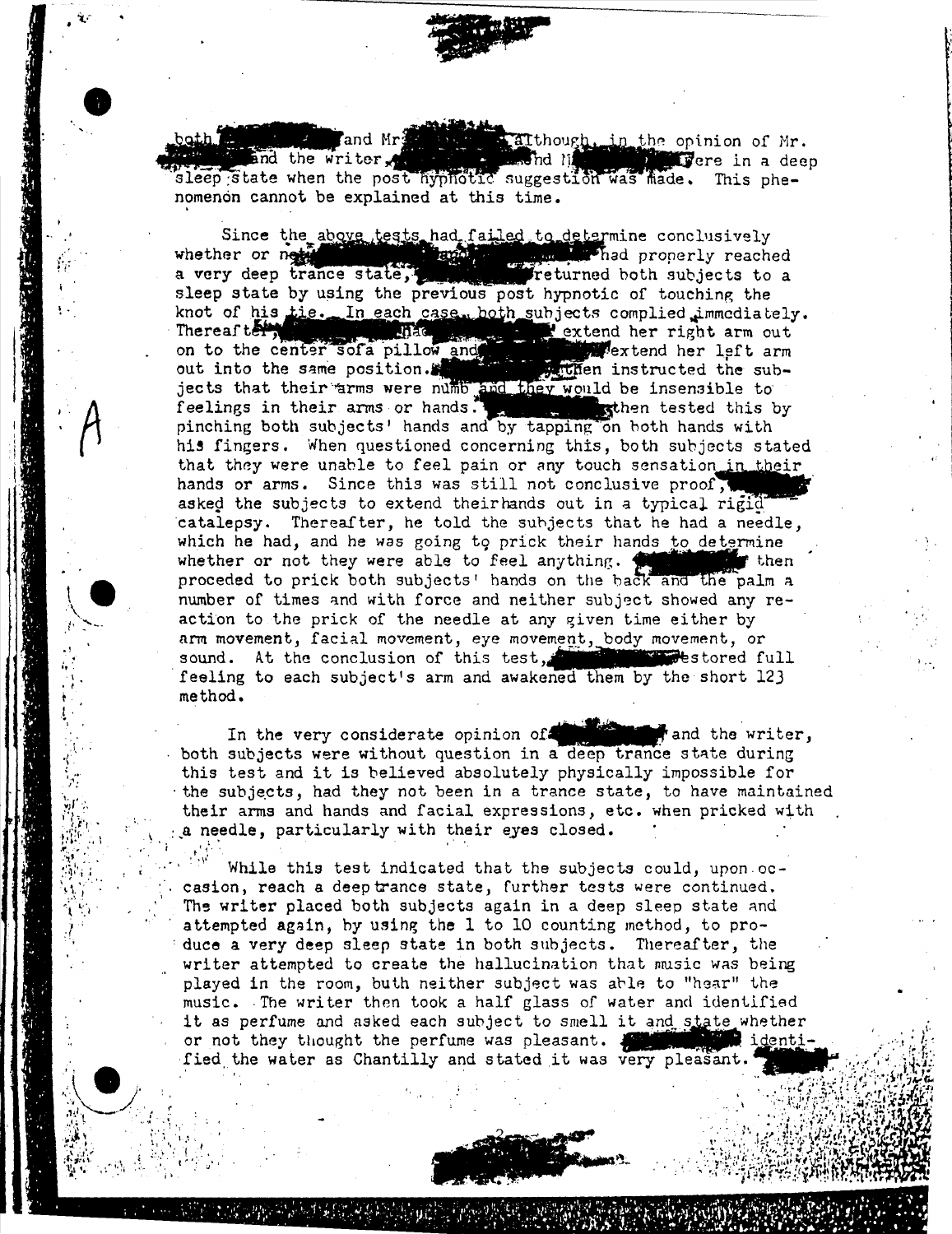smelled the water and identified it as perfume, but went no further than this. The writer then, in an effort to produce further hallucinations, told with the window and the sthew what they could hear no sounds but the voice of the writer is the moon and that nothing would disturb them. At this point, we had. This loud hand-<br>hands loudly a few inches from each subjects head. This loud handclap produced no reaction whatsoever in either subject and since their eyes were closed, both their eyes were closed, both and the writer agreed that both subjects were in a deep sleep state. The writer then restored to both subjects a complete sense of hearing. At this point, the writer decided to try a more complex hallucination attempt. The writer told, when the would remain in a deep sleep state and would hear nothing unless she were addressed directly then apparently continued in the deep sleep by name. $\blacksquare$ state at which she was at this time. The writer then instructed to open her eyes and to act, walk, and appear perrectly normal, which she would, although remaining in a very deep sleep state. The writer then asked states Mif she would care for a highball and stated that he would take one at the same time. stated that she would like a highball and the writer procede to pour a glass of water from the carafe, take a glass of water himself. **Figure 1.1 Access 1.1 Access** as the water and said it was good but light. The writer asked her if she would like more whisky placed in the highball and the place of that she would. The writer again went to the capafe and poured more water into the glass and handed the glass to the state of who stated that it tasted fine. At about this point, we apparently either awakened or reached a very light sleep state and began to laugh uproariously and continuously. This laughter apparently distracted, and she too began laughing; since it was then obvious that the experiment had been upset, the writer returned both subjects to a sleep state and then awakened them by the 12345 method.

that a discussion with Thereafter, the writer and  $\blacksquare$ the subjects concerning the above incident. From the discussion,<br>it became obvious that the situation, but she stated that she heard laughing in a "faraway manner". Thad only partial memory of the incident and, in the opinion of the and the writers was very successfully carrying out her part of the experiment. experiment. In the however, stated, when pressed as to why she started faughing, that she had heard all of the experiment with and that it struck her humorously because she knew gwas not drinking a highball, but was drinking plain water. She stated that the whole procedure had struck her humorously and she could not help laughing.

To conclude the evenings work and to attempt further to re-**Replaced** both solve the question of "play acting",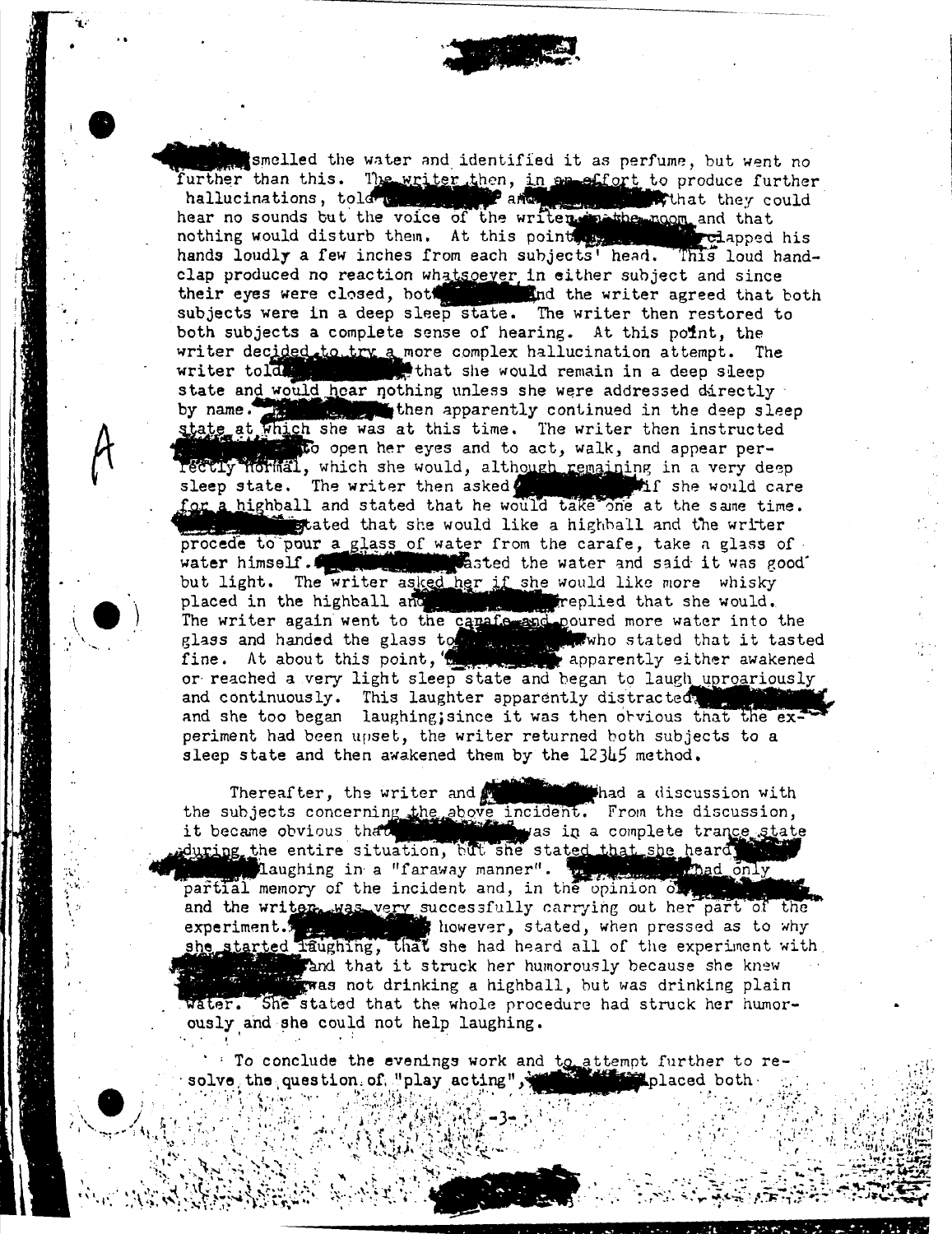subjects again in a deep sleep state. Thereafter, structed with the structure in a sleep state while he told ato open her eyes, act "normal", and procede into the laboratory room and to seat herself at a desk where she would receive further instructions from the writer who would be at the opposite desk. Immediately thereafter, we will carried out these instructions and moved into the laboratory room. When she seated herself at the desk, she talked in a normal manner for a few moments to the writer and then to make certain that she was in a sleep state, the writer returned the state into a sleep state eyes closed, and head resting on the desk. The writer allowed into a sleep state, sto remain in that position a few moments, then he again instructed her to open her eyes, talk, carry on a normal conversation, but continue in a deep sleep state. did this in an exceptionally good manner and for perhaps six or Seven minutes, she carried on a clear, intelligent conversation concerning general matters with the writer.

At the conclusion of the conversation, the writer returned into a deep sleep state and then awakened her by the  $123\sqrt{5}$  method.

In the meantime. then turned his attention to and attempted to drive her into a very deep sleep state. He continued this process for a number of minutes, then instructed her to open her eyes, act and appear normal while remaining deep asleep. Where where the opened her eyes, that she was deep as leep and the was deep as a sheep and the was deep as leep as and go, the a deep sleep state which apparently was and go, into a deep sleep state which apparently was and did and the sheep state. thereafter immediately awakened a by the short 123 method and the writer returned to the operations room.

After some general discussion, both subjects were placed in<br>a sleep state by the property with the removed all post hypnotic<br>words, signs, etc. and continued then in the routine protective manner. Both subjects were immediately awakened thereafter and the evenings experiments were concluded.

Comment:

٠è

While the tests above are not considered concluand the writer have come to the following sive, conclusions:

 $(A)$  In the case of  $\frac{1}{2}$ ∎she attains a deep SI very slow, but having once reached that state is a very good subject and maintains the deep trance state continually.